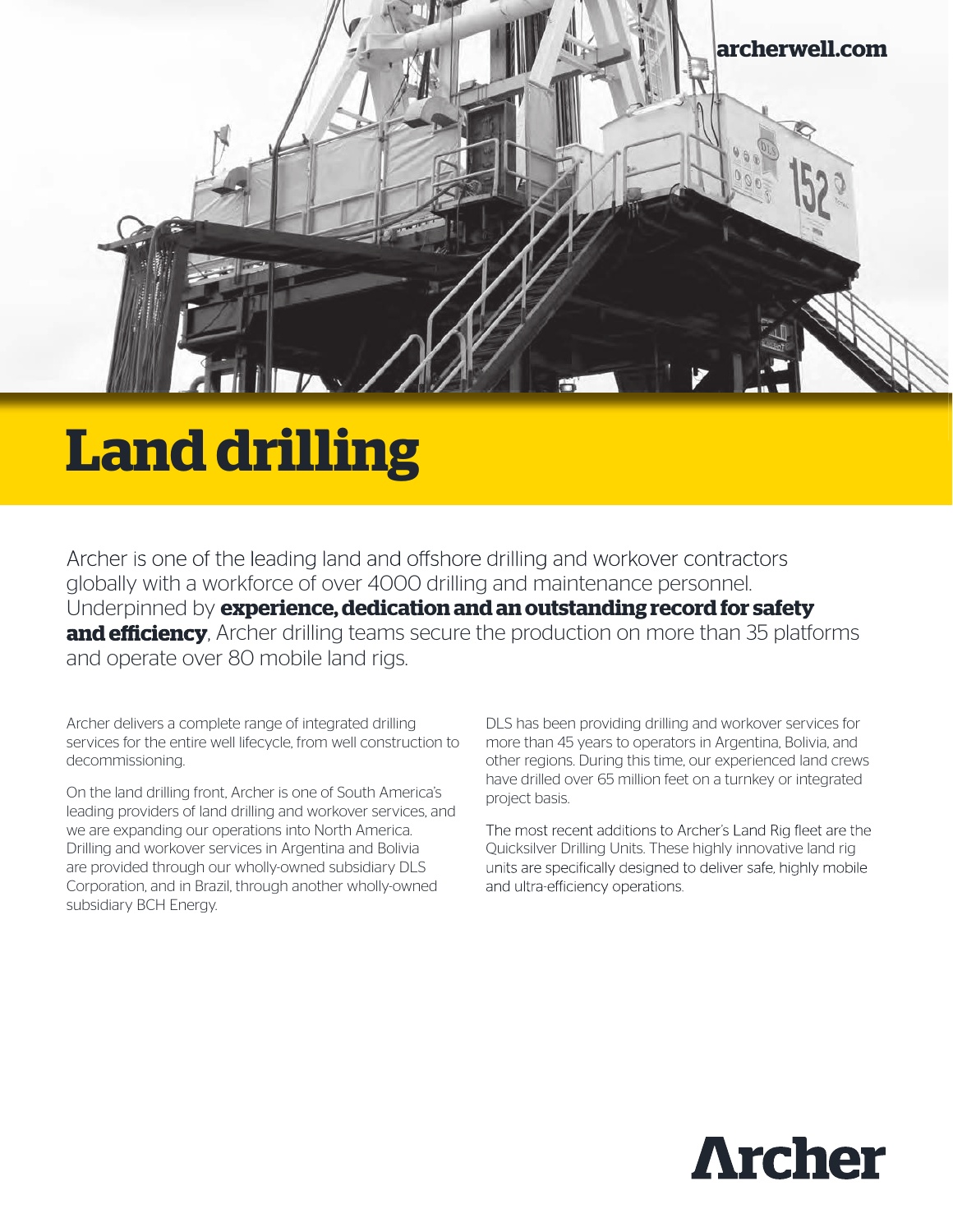With the combination of DLS and BCH energy, Archer's Land Drilling division has provided drilling and workover services for more than 45 years to operators in Argentina, Bolivia, and other regions.

During this time, our experienced crews have drilled over 20 million metres on a turnkey or integrated project basis.

Our team of experienced technical personnel has received extensive training in operations, management and control, laboratory and technical support.

BCH, based in Brazil, was incorporated in 2006. With 10 drilling rigs and 1 serve rig it adds to o ur Archer fleet to assist in our continuing efforts to help our customers with oil and gas production.

DLS service offering has expanded to bring value-added options to our clients.

- Directional drilling
- Underbalanced drilling
- Air drilling
- Rental services
- Tubular services
- Cased hole wireline services

## **Quicksilver drilling units**

Designed by engineers with a deep practical knowledge and experience of land drilling operations, the Quicksilver drilling rig is a breakthrough in its category; an innovative, modular state-of-the-art design that offers ultra-efficient rig m ves, operational flexibility and cost effectiveness unrivalled by any other land drilling units in the market.

The Quicksilver is a safe, efficient and ast-moving drilling rig, specifically designed for well programs where drilling time is short and efficient rig-m ves are essential. Quicksilver is a self-erecting drilling unit built with efficient rig up in mind.

Quicksilver comprises of a hydraulically raised triple telescoping Mast which comes complete with transport axls. Quicksilver has a fully integrated AC drilling control system operated from the climate controlled Drillers control room.

It combines proven drilling technologies in a lightweight, compact, modular package. Designed to operate standalone, it can be transported and rigged up rapidly to provide complete life-cycle drilling and workover services from initial well delivery right through to decommissioning.

With the Quicksilver drilling unit, rig moves are measured in hours instead of days.

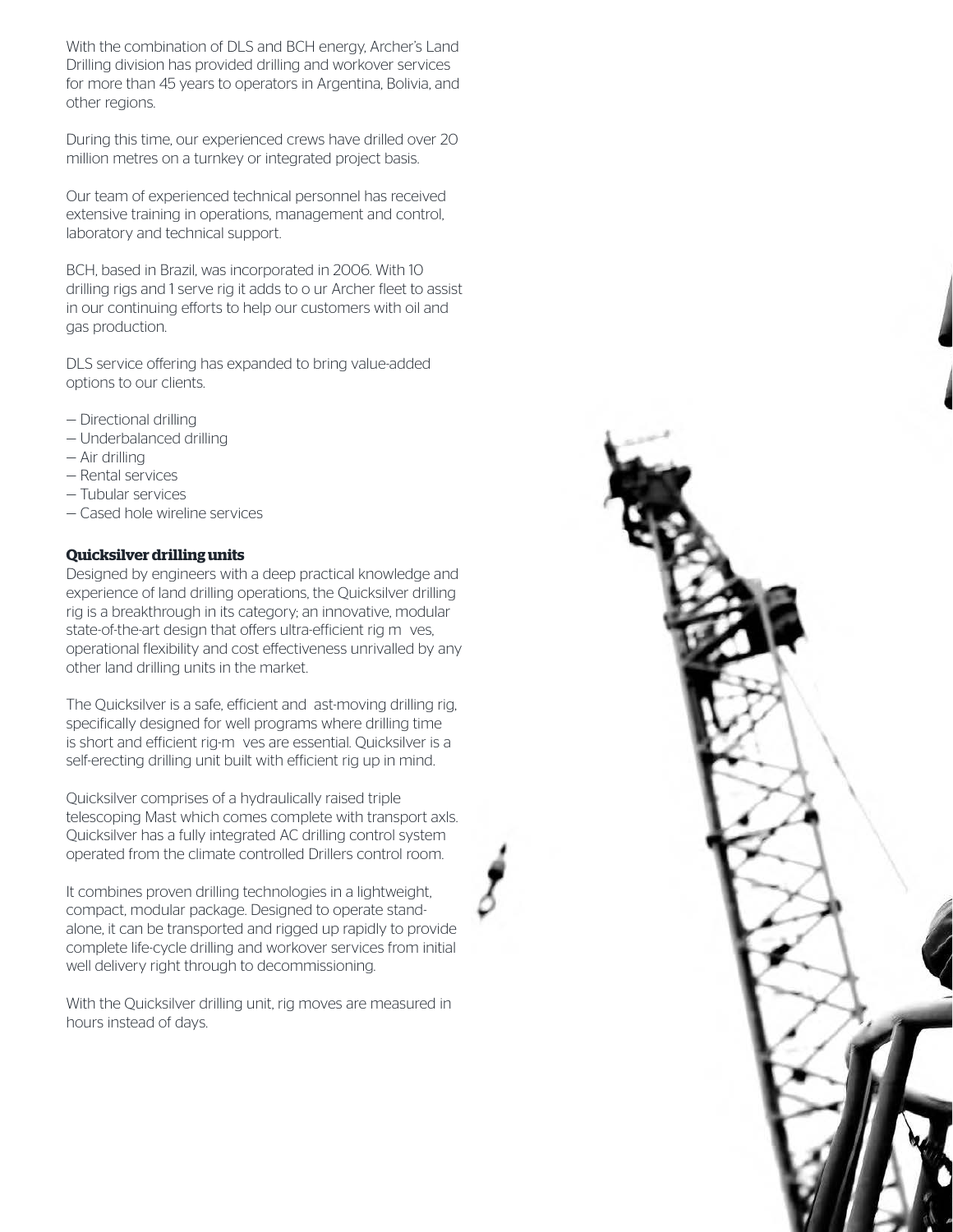